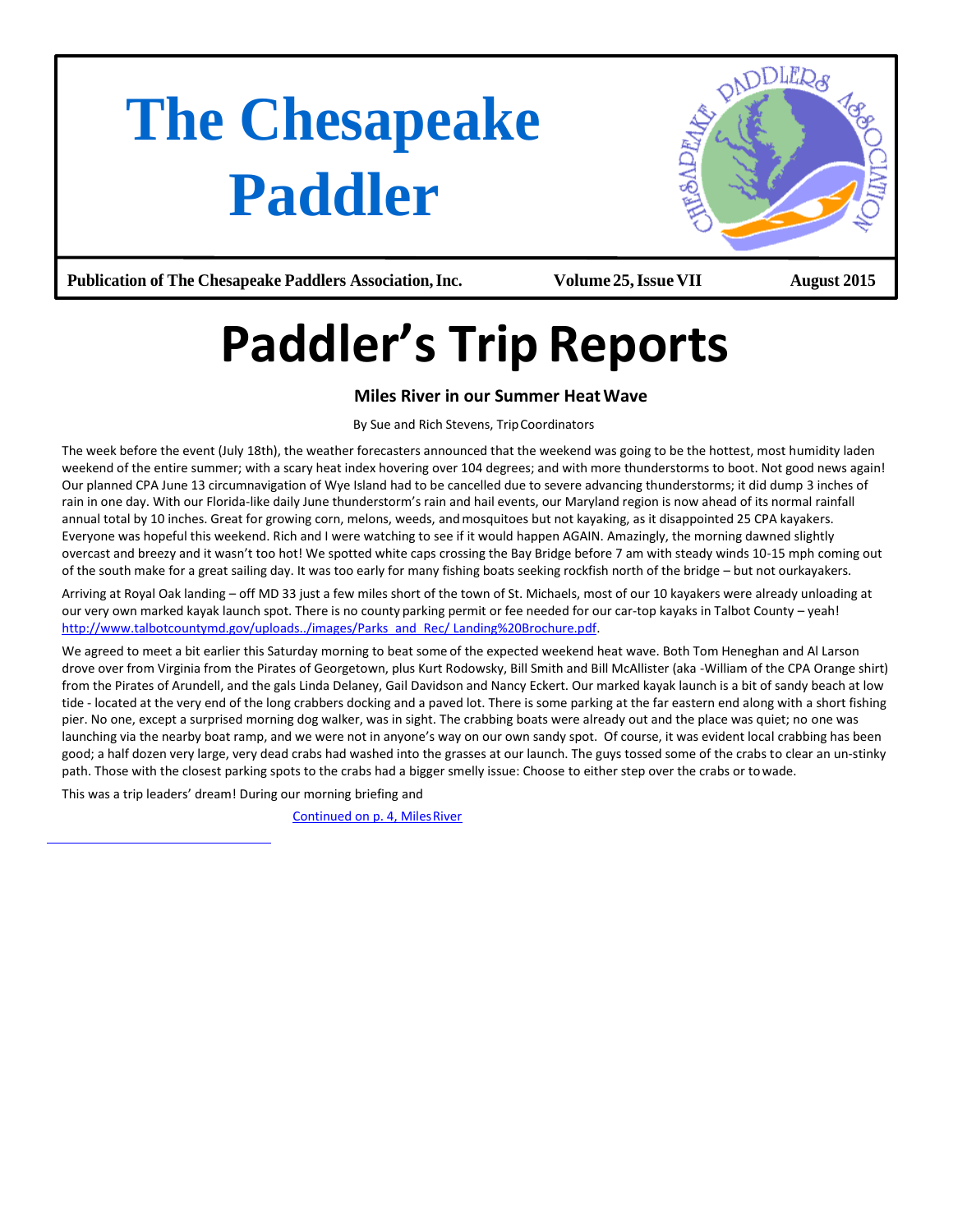# <span id="page-1-0"></span>Page 4 *The Chesapeake Paddler August 2015*

# **Pocomoke Camping**

By Suzanne Farace, TripCoordinator

Over the July Fourth weekend, nineteen CPA paddlers gathered at the Pocomoke River State Park for a weekend of camping and paddling. For those of you who are not familiar with it, this Park is located inthe southwestern section of Worcester County and is known for itsstands of loblolly pine and the bald cypress swamps which border the wild and scenic Pocomoke River. This black water river originates in the Great Cypress Swamp in Delaware and flows southwesterly approxi- mately 45 miles to the Chesapeake Bay.



**Pocomoke Campers; Scenic Group Photo by Leigh Hall**

Over the course of the weekend, the group enjoyed paddling the area's well-established water trails: Corker's Creek (a loop from Shad Landing campground), Nassawango Creek (round trip from the campground to the bridge at Red House Run), and the upper Pocomoke River (round trip from the town of Snow Hill to the bridge at Porter's Crossing). We thank the always very accommodating Po-comoke Canoe Company[, www.pocomokerivercanoe.com,](http://www.pocomokerivercanoe.com/) for allowing us to launch from their floating dock. (Please call and ask permission first, and make a point of buying a few hats, t-shirts, etc. to support them when you do visit). The creeks and rivers in certain areas are very narrow and winding and have a noticeable current, and the lunch stops at the bridges can only hold so many boats, sosometimes we split up the group and staggered our paddles accordingly.

Snow Hill always has terrific fireworks over the river in celebration of the Fourth, but sadly the display this year was moved Sundaybecause of an organizational glitch. Our paddlers did, however, enjoy a nice dinner out at a local restaurant with great live music on Friday night and a delicious potluck in the campground on Saturday night. For the latter, we were visited by a couple of other CPA members we had just happened to encounter on the water earlier that day, who were on their own, separate trip. One evening at the campground we were visited one of the rangers who told us all about the rescued turkey buzzard he was carrying around on his forearm. And, despite an ominous weekend forecast, the weather was fine. The only time it really rained on us while in camp was at night when everyone was in their campsite anyway. All in all, a very good trip.  $\frac{1}{2}$ 



## Miles River, continued from p.1



**Ready to Launch Photo by Rich Stevens** 

greetings, nine out of ten of kayakers announced they had their marine radios ready, including two friends who had newly purchased radios in tow! The gang coordinated their radio channels & tweaked the squelch (channel 69 was full of a chatty fishing debate so we picked another channel). We packed up our gear, lots of frozenwater, and headed together out on the Miles River, under the highbridge. Counting 5 yellow kayaks, 3 red kayaks and 2 nicely finished CLCwood kayaks, we had just enough kayaks to make for an easycount.

This bridge carries State Road MD 33 over Royal OakCreek, paralleling the path of the old, now abandoned Baltimore, Chesapeake & Atlantic Railway right of way (later known as the Baltimore & Eastern Railroad). This rail corridor originally stretched from the small waterfront community of Claiborne near the tip of Tilghman Point on the Chesapeake Bay over to Ocean City. Long before there were highways we follow today everything and everyone used our many convenient rivers and the later railroads to get to town and their produce to market. Now there is another well managed boat ramp located at the old ferry landing in Claiborne with its obvious heavy duty ferry pilings still in place. A portion of the old liberated rail corridor runs through the residential side of busy St. Michaels has been rebuilt as a hiking nature trail[: http://www.traillink.com/trail/st](http://www.traillink.com/trail/st-michaels-nature-trail.aspx)[michaels-nature-trail.aspx.](http://www.traillink.com/trail/st-michaels-nature-trail.aspx)

Heading out on the Miles, the south winds behind us pushed us easily across to the far side of the river with its long wooded shoreline anda lonely wood dock slowly falling into the water at Long Point Island. The crew quickly spotted cownose sting rays, waving their tiny triangular wing tips as they swam by our group: http:// [www.chesapeakebay.net/fieldguide/critter/cownose\\_ray.](http://www.chesapeakebay.net/fieldguide/critter/cownose_ray)

No one appears to be living on the island, although there are two bungalows hidden on the rip-rapped front side of the island. Our gang spotted several sandy beaches, a planted American flag flapping inthe breeze, and a half buried-in-the-sand picnic table. It's too early in our paddle for lunch, but it would be a nice stop over location on a shorter kayak trip. Now we need choose: avoid the wind and go up short Hunting Creek to the east or go out into the main river. On wego.

It's still overcast and pleasantly breezy as we make our way up the northern side of the Miles *and we have not melted yet*! Two water towers spotted over St. Michaels make for good, tall landmarks as the south winds push several more sailboats and our kayak fleet downriver. We slide into the mouth of Leeds Creek, directly opposite St. Michaels - easily 6-7 miles, and reconvene. The wind is blowing steadily and the building clouds are looking much darker ahead; some chatter on the radio says it is raining over on the western side, but not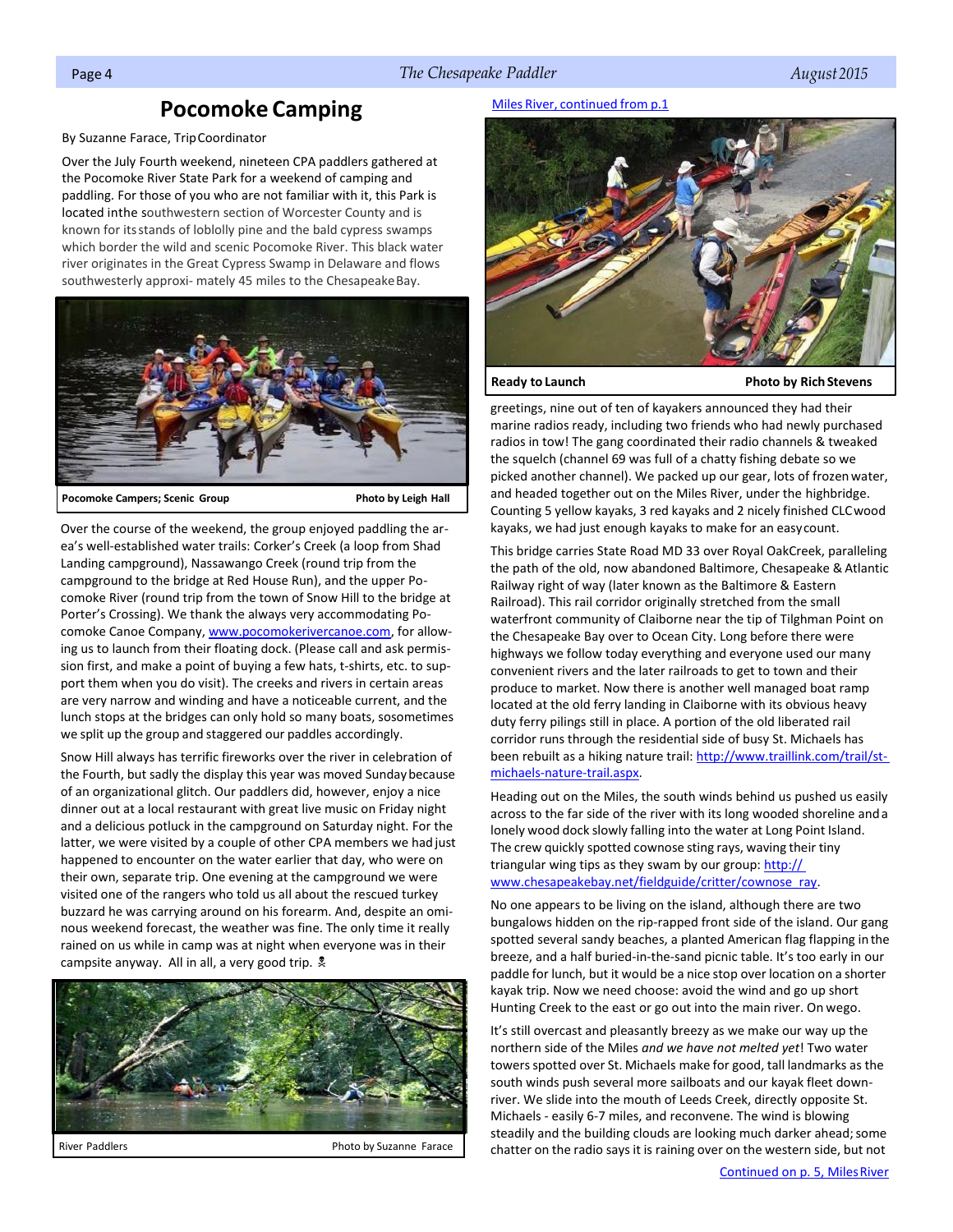### <span id="page-2-0"></span>Continued from p. 4, Miles River

around us. Our fleet opts for the calmer waters of Leeds Creek,which will have more protection and quicker places to get off the water if a thunder storm pops up. Paddling along the quiet surface, we quickly spot plenty of tiny beaches, wooded coves, and front yards, and even friendly porches if we need to escape a storm. Many ospreys have built their nests on the dock pilings and are noisily guarding their fledglings. Who wants an aerial fresh fishsupper?

Our next landmark is the low wood planked bridge straddling Leeds Creek and its narrow paved, little-used boat ramp at the small village of Tunis Mills[: https://en.wikipedia.org/wiki/Tunis\\_Mills,\\_Maryland.](https://en.wikipedia.org/wiki/Tunis_Mills%2C_Maryland) It was a short paddle to its marshy end and back under the shady bridge. This is a great place to climb out and walk to the middle of the wooden bridge's swimming platform. No bathroom opportunity here unless you can find a vacant wooded lot within walking distance; all of the houses are too close by. We have not melted yet: we have a pleasant breeze, great for the buzzing barn swallows nesting under the bridge and us. An occasional vehicle thumps its way across the open planked bridge, while we sit below eye level on the swim platform wood steps to eat lunch. We discover that peanut butter and jelly is a big favorite for most of us and it doesn't melt! A bit of old painted graffiti written in the bridge tar may tell of a bit of teenage angst right in on the middle of the bridge. The smell of hot wood and black tarred creosote in the sun reminds us of ol' boardwalk days.

Several folks, including Tom, are willing to jump in to cool off but its ladder steps are a bit precariously screwed: NOT today. Linda also spotted the first jellyfish/sea nettle of the season floating along in the high tide in Leeds Creek; they are easy to spot: [http://](http://www.chesapeakebay.net/fieldguide/critter/jellyfish) 

[www.chesapeakebay.net/fieldguide/critter/jellyfish.](http://www.chesapeakebay.net/fieldguide/critter/jellyfish)

Next time we will be checking the swimmers jellyfish report: http:// [patch.com/maryland/annapolis/jellyfish-season-has-begun-aedfa795.](http://patch.com/maryland/annapolis/jellyfish-season-has-begun-aedfa795)

Our next stop after lunchtime proved interestingly brief. All the guys made a bee-line for the next quiet wooded cove for a pit-stop, while we gals headed for an abandoned shoreline duck-blind sandy stop along with assorted mosquitoes who quickly found us. Ah, the joys of summertime kayaking! We also chased a singlet Bald Eagle fishing off the cove, and then spot an elusive little Green Heron: http:// [www.allaboutbirds.org/guide/Green\\_Heron/id.](http://www.allaboutbirds.org/guide/Green_Heron/id) The birds were perched there all along our route, but quickly disappeared with a couple of wing flaps into the green of the trees. A big passengerboat, politely trying to slow down for our outbound fleet, instead sent a set of huge curling waves across the quiet creek across our collective bows. It was good to see how our kayak fleet stuck together chatting & paddling with the number of passing boats: a lot of stuff you may notice while being thesweep!

The skies lightened. The darker clouds scurried north across the bay, giving way to fluffy white clouds as we hit the consistent south winds blowing across the mouth of Leeds Creek's Fairview Point. Gathering together again, we lined up to cross. It's a mile plus crossing over the Miles River plus we anticipate more boat traffic into St. Michaels. We picked our shared distant landmark; everyone spotted something way over there. "Shall we aim for that house with a bright greenfront

Continued on p. 6, Miles River